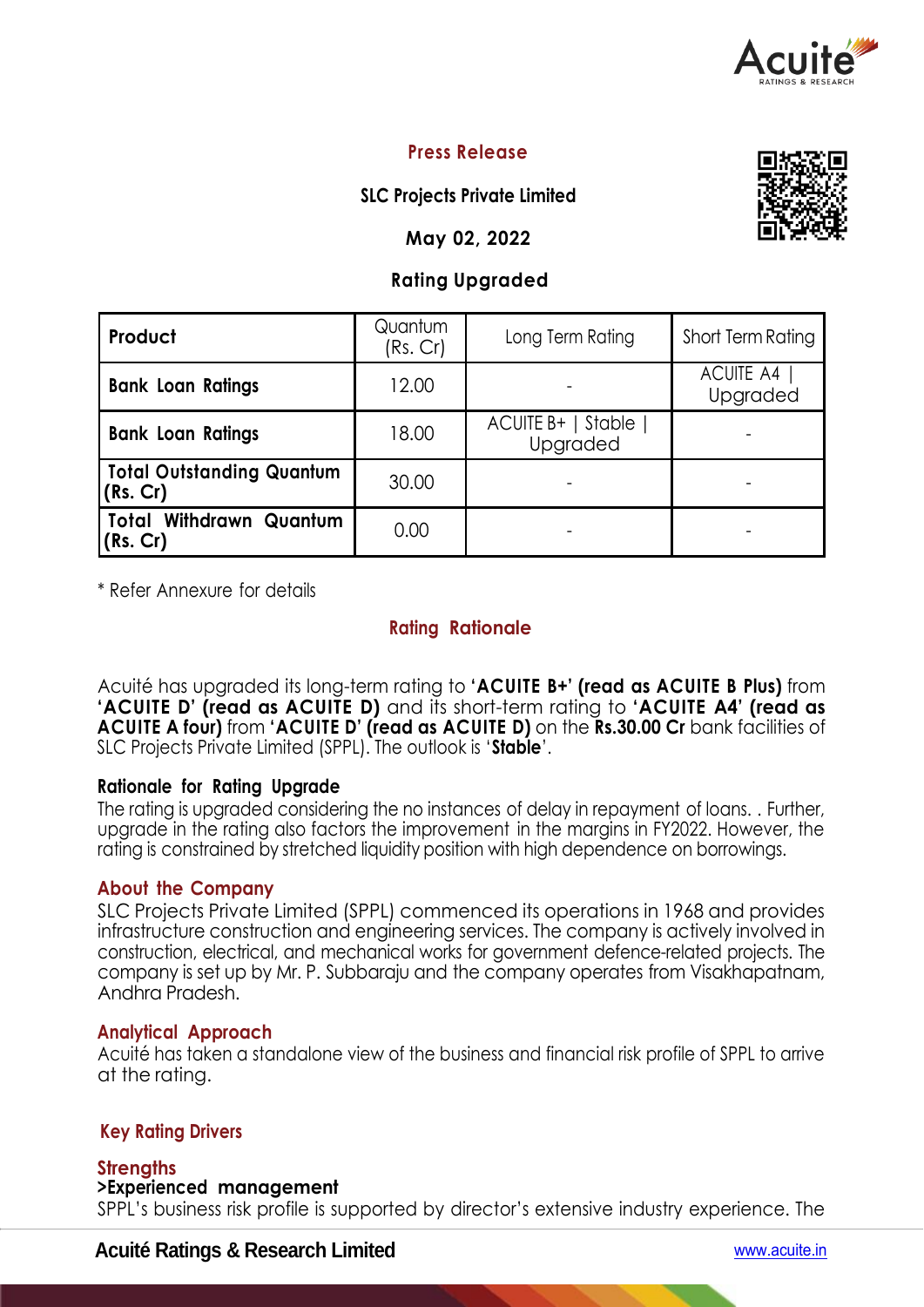company is promoted by Mr. P Subba Raju, Mrs. P Yasodha, Mr. P Srinivasa Raju and Mr. P Ramana Kumar Raju. The managing director, Mr. P. Subba Raju has more than three decades of experience in executing civil contract works and defense related projects. His long standing experience has helped the company in establishing comfortable relationships with their key customers and suppliers.

Acuité believes that SSPL will continue to benefit from the promoter's established presence in the industry and its improving business risk profile over the medium term.

## **Weaknesses**

## **>Moderate Financial risk profile**

The financial risk profile of the company stood moderate marked by stable net worth, moderate gearing and moderate debt protection metrics. The tangible net worth stood at Rs.12.02 crore as on 31 March, 2021 as against Rs.11.66 crore as on 31 March, 2020. The total debt of the company stood at Rs.22.79 crore includes Rs.2.80 crore of long term debt, Rs.2.38 crore unsecured loans from directors and Rs.17.60 crore of short term debt as on 31 March, 2021. The gearing (debt-equity) stood moderate at 1.90 times as on 31 March, 2021 as compared to 1.87 times as on 31 March, 2020. Interest Coverage Ratio stood at 2.18 times for FY2021 as against 2.90 times for FY2020. Debt Service Coverage Ratio (DSCR) stood at 2.06 times in FY2021 as against 2.55 times in FY2020. Total outside Liabilities/Total Net Worth (TOL/TNW) stood at 3.16 times as on 31 March, 2021 as against 3.39 times on 31 March, 2020. Net Cash Accruals to Total Debt (NCA/TD) stood at 0.06 times for FY2021. Acuité believes that the financial risk profile of the company is expected to remain moderate over the medium term.

### **>Working capital intensive operations**

The working capital management of the company is intensive marked by GCA days of 209 days in FY2021 as against 142 days in FY2020. Also, the debtor days stood at 167 days in FY2021 as against 105 days in FY2020. The increase in debtor days is majorly due to the billings were done in March 2021. However, the inventory days stood at 15 days in FY 2021 as against 1 day in FY 2020. The creditor days stood at 71 days in FY 2021 as against 54 days in FY 2020.

Acuité expects the working capital management to remain intensive over the medium term on account of the dealy in realisation from customers, which is inherent in the aforementioned industry.

#### **>Highly Competitive Industry**

The infrastructure is a fairly fragmented industry with a presence of few large pan India players where subcontracting & project specific partnerships for technical/financial reasons are fairly common. The company faces stiff competition with its competitors in procurring orders through bidding, immense competition for procuring tenders leads to very competitive pricing which in turn lead to stress on the margins. Moreover, susceptibility of raw material pricing again keeps profit margin vulnerable and is a key sensitivity factor.

## **Rating Sensitivities**

- Improvement in scale of operations and profitability margin.
- Stretch in working capital cycle and liquidity position.

#### **Material covenants**

None.

## **Liquidity Position: Stretched**

The company's liquidity position is stretched as the average bank limit utilization for the past 11 months for Bank of India ending February 2022 is ~ 99.71 percent and also the company has availed TODs from bank frequently in the recent past. However, they have sufficient net cash accruals against its maturing debt obligations. The company has net cash accruals in the range of Rs.1.38-2.48 Crore from FY 2019- 2021. And also, is expected to generate a sufficient cash accrual in the range of Rs.3.61-7.51 crore. The working capital management of the company is intensive marked by GCA days of 209 days in FY2021 as against 142 days in

## **Acuité Ratings & Research Limited** www.acuite.in

 $\overline{\phantom{0}}$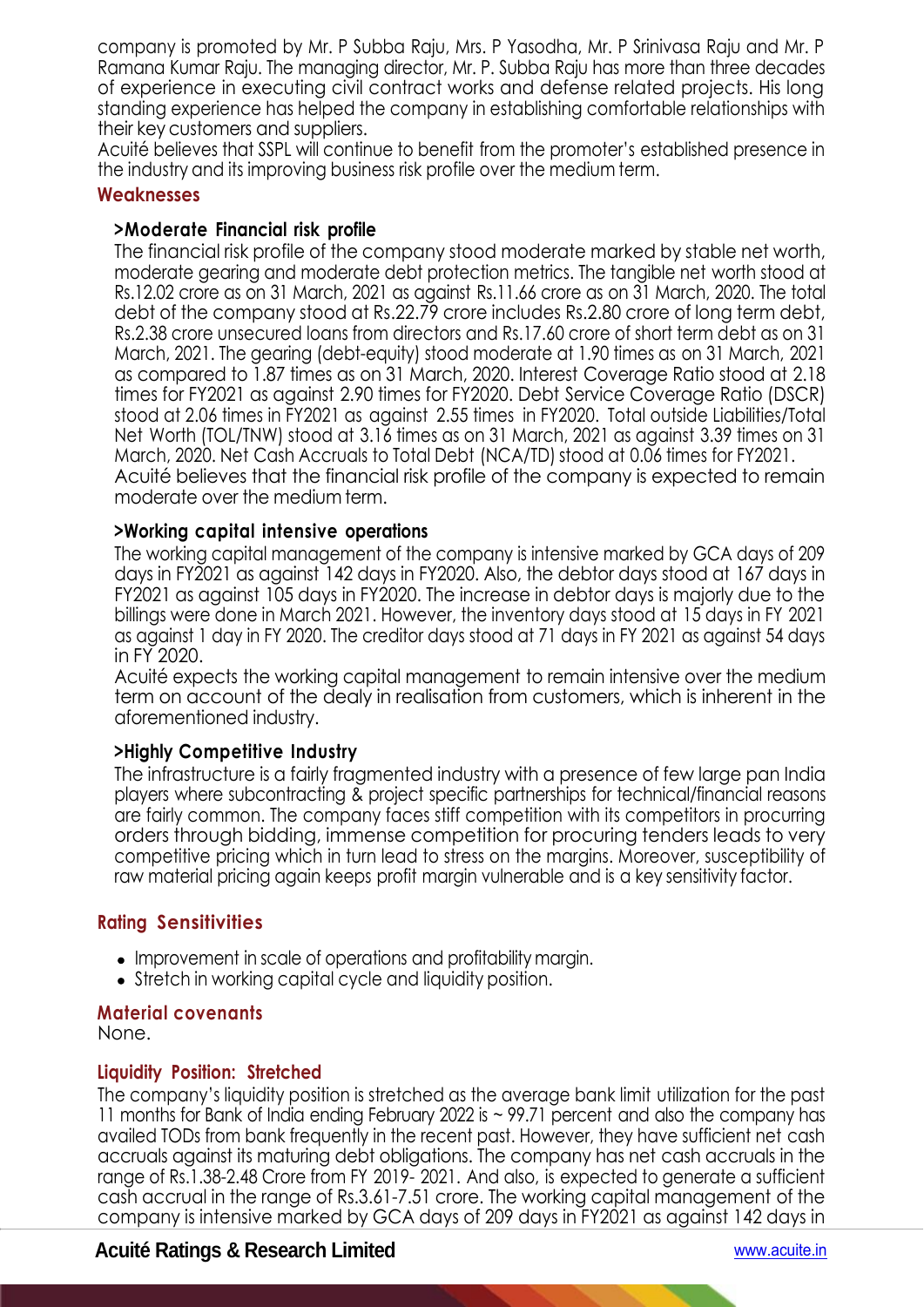FY2020. The company maintains unencumbered cash and bank balances of Rs.0.06 crore as on March 31, 2021. The current ratio stands at 1.08 times as on March 31, 2021. **Outlook: Stable**

Acuité believes that SPPL will maintain a 'Stable' outlook over the medium term owing to its

experienced management and long track record of operations. The outlook may be revised to 'Positive' if the company demonstrates substantial and sustained growth in its revenues from the current levels while maintaining its margins. Conversely, the outlook may be revised to 'Negative' in case the company registers lower than expected growth in revenues and profitability or deterioration in its working capital management or larger than-expected debt funded capex leading to deterioration in its financial risk profile and liquidity.

## **Key Financials**

| <b>Particulars</b>            | Unit  | FY 21 (Actual) | FY 20 (Actual) |
|-------------------------------|-------|----------------|----------------|
| Operating Income              |       | 56.93          |                |
| PAT                           |       |                | .58            |
| PAT Margin                    | ′%,   |                | 83.            |
| Total Debt/Tangible Net Worth | limes | .90            |                |
| <b>PBDIT/Interest</b>         | limes |                |                |

#### **Status of non-cooperation with previous CRA (if applicable)**  Not Applicable.

## **Any other information**

Not Applicable.

### **Applicable Criteria**

- Default Recognition https://www.acuite.in/view-rating-criteria-52.htm
- Infrastructure Sector: https://www.acuite.in/view-rating-criteria-51.htm
- Application Of Financial Ratios And Adjustments: https://www.acuite.in/view-rating-criteria-53.htm

## **Note on complexity levels of the rated instrument**

https://www.acuite.in/view-rating-criteria-55.htm

## **Rating History**

| <b>Date</b>      | Name of<br><b>Instruments/Facilities</b> | Term                | Amount<br>(Rs. Cr) | <b>Rating/Outlook</b>                                              |
|------------------|------------------------------------------|---------------------|--------------------|--------------------------------------------------------------------|
| 29 Nov<br>2021   | <b>Working Capital Term</b><br>Loan      | <b>Long</b><br>Term | 1.97               | <b>ACUITE D (Downgraded from ACUITE BB</b><br>Stable)              |
|                  | Cash Credit                              | Long<br>Term        | 14.00              | <b>ACUITE D (Downgraded from ACUITE BB</b><br>Stable)              |
|                  | Proposed Bank Facility                   | Long<br>Term        | 2.03               | ACUITE D (Downgraded from ACUITE BB<br>Stable)                     |
|                  | <b>Bank Guarantee</b>                    | Short<br>Term       | 12.00              | <b>ACUITE D (Downgraded from ACUITE</b><br>$(A4+)$                 |
| $23$ Jul<br>2021 | <b>Bank Guarantee</b>                    | Short<br>Term       | 12.00              | ACUITE A4+ (Upgraded from ACUITE A4)                               |
|                  | Proposed Bank Facility                   | Long<br>Term        | 2.03               | ACUITE BB   Stable (Upgraded from<br><b>ACUITE BB-1</b><br>Stable) |
|                  | <b>Working Capital Term</b><br>Loan      | Long<br>Term        | 1.97               | ACUITE BB   Stable (Assigned)                                      |
|                  | Cash Credit                              | Long<br>Term        | 14.00              | ACUITE BB   Stable (Upgraded from<br>ACUITE BB-   Stable)          |
| 21 May<br>2020   | Cash Credit                              | Long<br>Term        | 14.00              | ACUITE BB-   Stable (Assigned)                                     |
|                  | Proposed Cash Credit                     | Long<br>Term        | 4.00               | ACUITE BB-   Stable (Assigned)                                     |
|                  | <b>Bank Guarantee</b>                    | Short<br>term       | 12.00              | ACUITE A4 (Assigned)                                               |

## **Acuité Ratings & Research Limited** www.acuite.in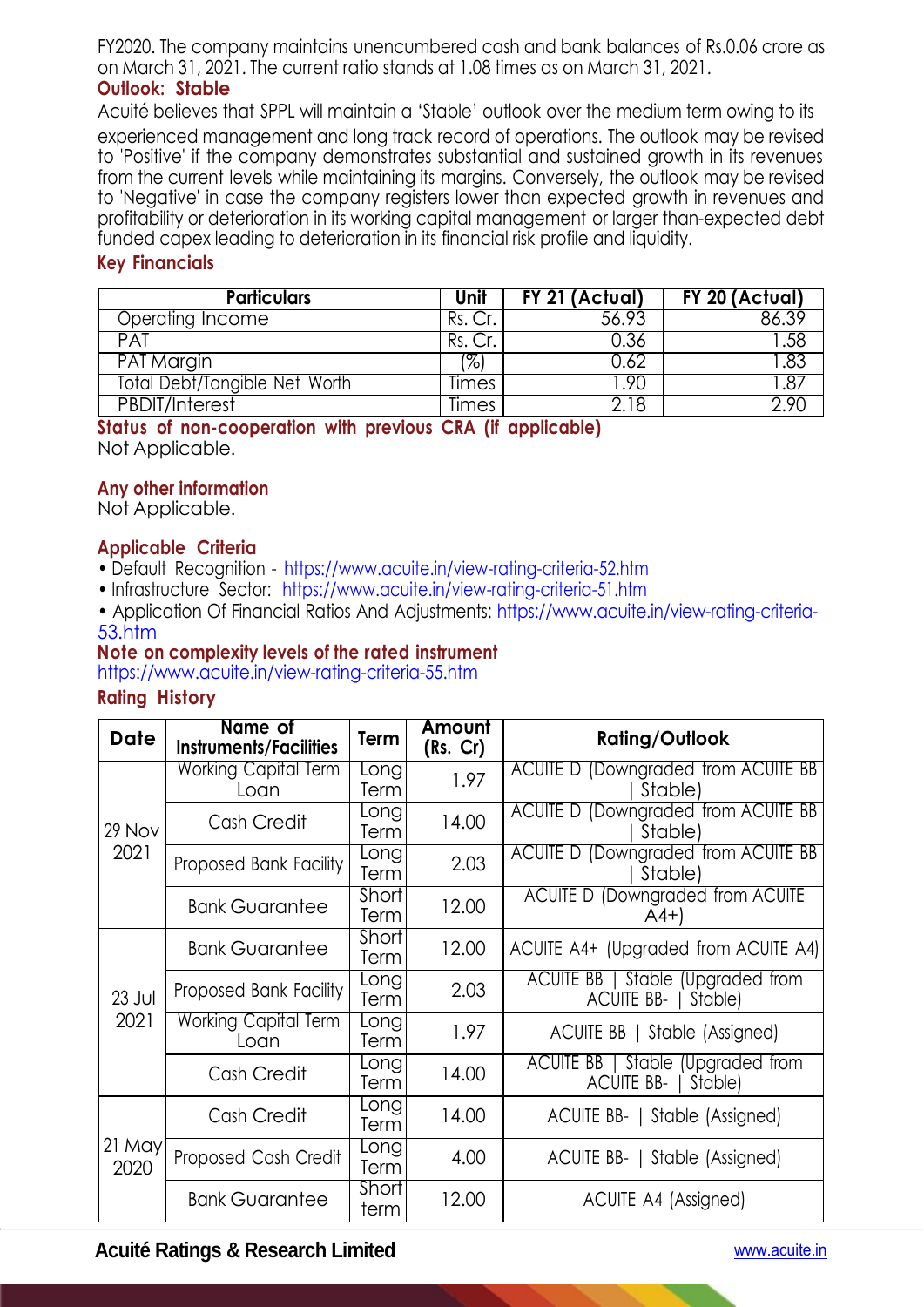# **Annexure - Details of instruments rated**

| Lender's<br><b>Name</b> | <b>ISIN</b>              | <b>Facilities</b>                                                                          | Date Of<br><b>Issuance</b> | Coupon<br><b>Rate</b>                          | Maturity<br><b>Date</b> | Quantum<br>(Rs. Cr.) | Rating                                    |
|-------------------------|--------------------------|--------------------------------------------------------------------------------------------|----------------------------|------------------------------------------------|-------------------------|----------------------|-------------------------------------------|
| Bank of<br>India        | Not<br>Applicable        | <b>Bank</b><br>Guarantee/Letter<br>of Guarantee                                            | <b>Not</b>                 | Not<br>Applicable Applicable Applicable        | <b>Not</b>              | 12.00                | <b>ACUITE</b><br>A4<br><b>Upgraded</b>    |
| Bank of<br>India        | Not<br>Applicable        | Cash Credit                                                                                | Not                        | <b>Not</b><br>Applicable Applicable Applicable | <b>Not</b>              | 14.00                | <b>ACUITE B+</b><br>Stable   <br>Upgraded |
| <b>Not</b>              | Not                      | Proposed Long<br>Applicable Applicable Term Bank Facility Applicable Applicable Applicable | Not                        | <b>Not</b>                                     | <b>Not</b>              | 0.20                 | <b>ACUITE B+</b><br>Stable   <br>Upgraded |
| Bank of<br>India        | <b>Not</b><br>Applicable | Term Loan                                                                                  | 13-11-2021                 | Not<br>available                               | 13-12-2026              | 1.83                 | <b>ACUITE B+</b><br>Stable   <br>Upgraded |
| Bank of<br>India        | Not<br><b>Applicable</b> | <b>Working Capital</b><br>Term Loan                                                        | 13-08-2020                 | 7.50                                           | 13-09-2024              | 1.97                 | <b>ACUITE B+</b><br>Stable   <br>Upgraded |